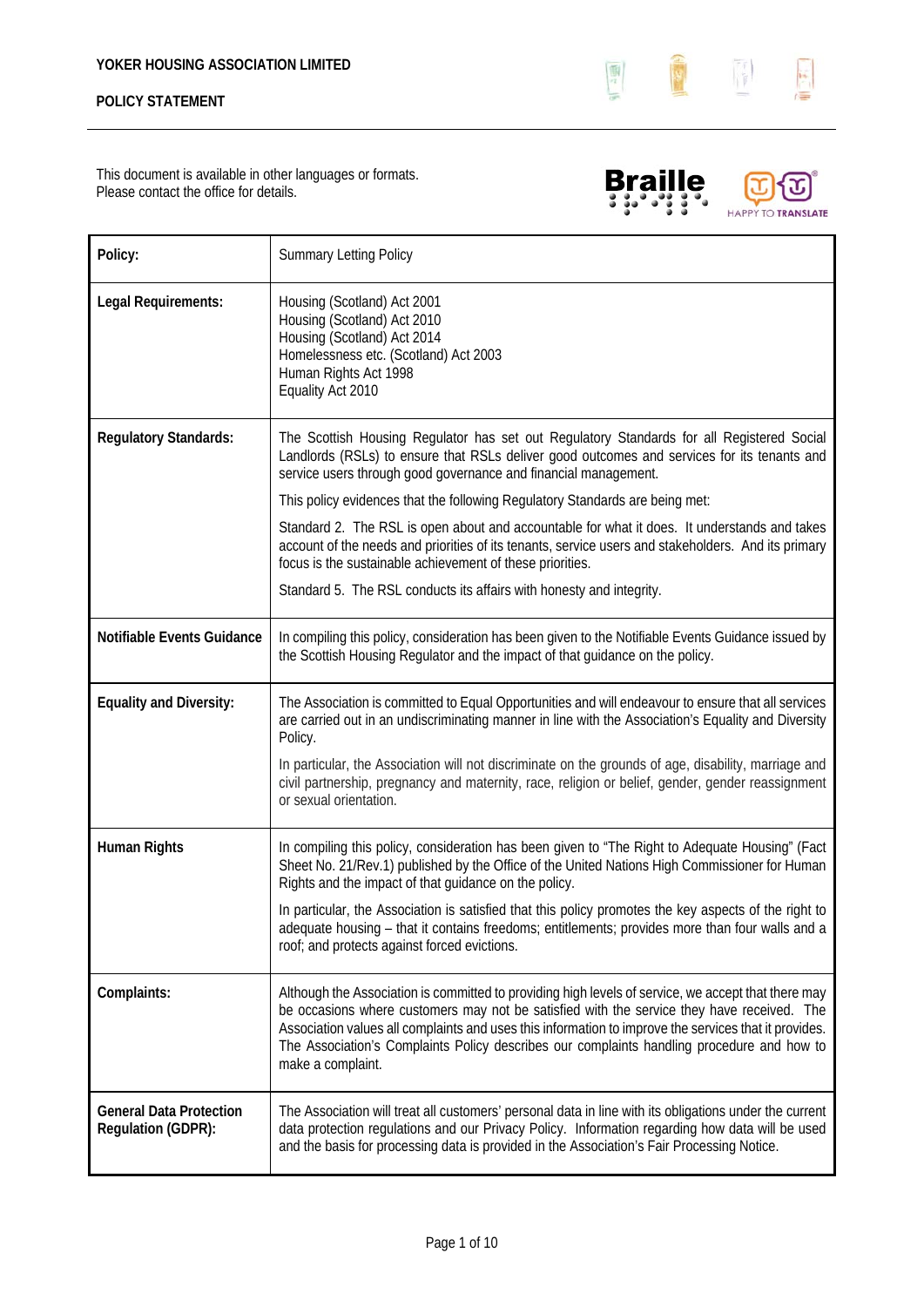

| <b>Policy Author:</b> | Kevin Freeman                                                                                                                                                        |
|-----------------------|----------------------------------------------------------------------------------------------------------------------------------------------------------------------|
| <b>Policy Review:</b> | In order to ensure that any change in circumstances is accommodated this policy will be subject<br>to review every three years in the month of April.                |
| Policy Approval:      | This policy was last reviewed / approved by the Management Committee of Yoker Housing<br>Association Limited at its meeting held on Thursday the 28th of April 2022. |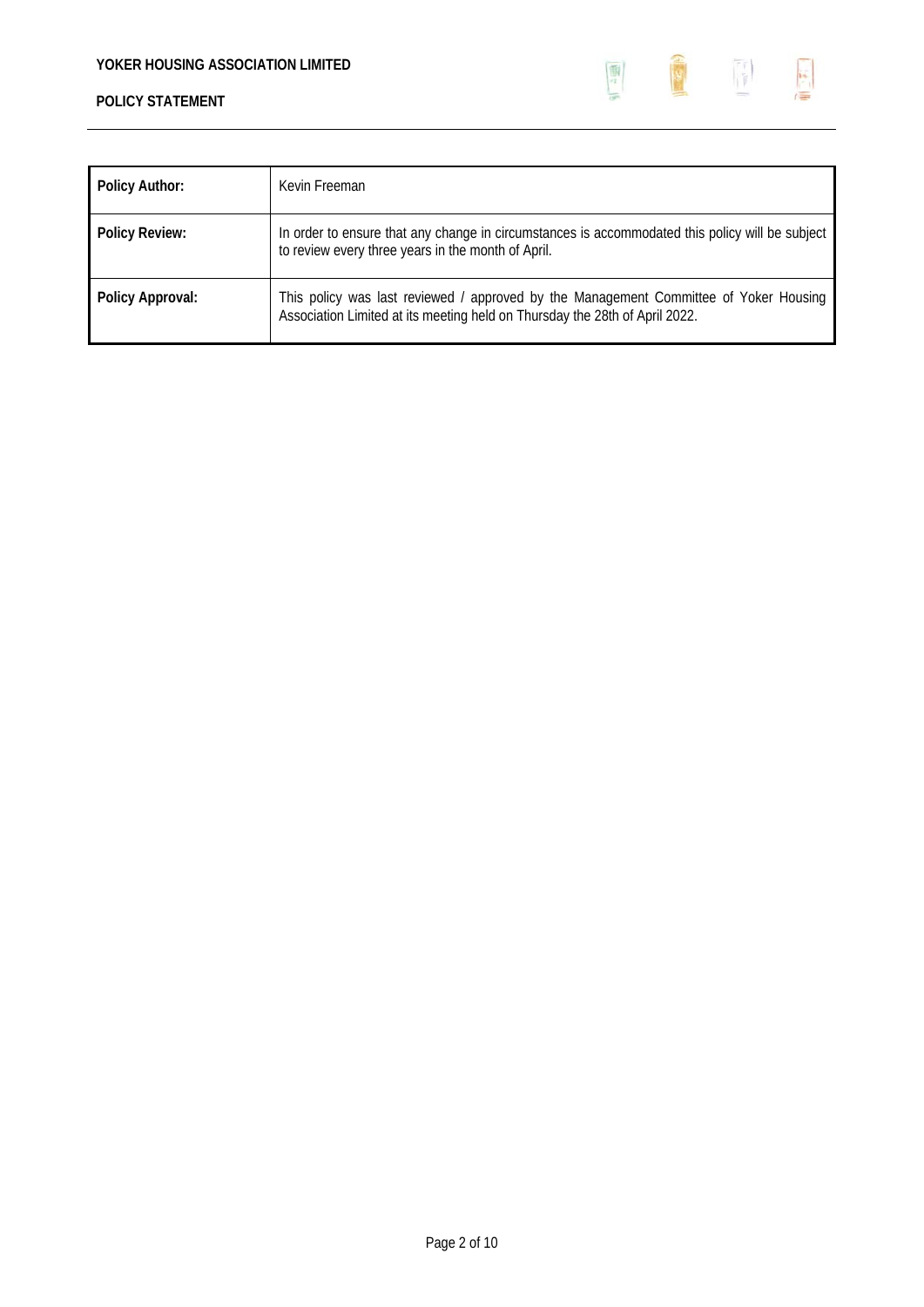

#### **Introduction**

Yoker Housing Association Limited is a non-profit making community based Housing Association operating in the Yoker District in the West of Glasgow. The Association was established in 1979 with the main aim of eradicating 'below tolerable standard' housing through 5 its programme of comprehensive tenement rehabilitation. The Association owns 648 properties with an annual turnover of approximately 8% of the stock.

The Association is registered with The Scottish Housing Regulator, who is responsible for the funding and supervision of housing associations. All associations are required to meet specified performance standards and comply with guidance laid down by the 10 Government. The Association is required to meet the outcomes and standards published within The Scottish Social Housing Charter in relation to all activities, including the allocation of houses.

#### **Statement of Policy Aims / Objectives**

15 Yoker Housing Association's main aims include the regeneration of the area and the provision of good quality affordable rented accommodation for those in housing need and / or support need where appropriate. The ability to achieve these aims is subject to the number and type of houses available at any given time.

#### **Legal Requirements & Guidance**

In all aspects of the letting policy, the Association will conform and comply with all legislation, guidance and good practice that directly and indirectly affects the allocation of houses in Scotland.

#### **The Scottish Social Housing Charter**

The Association has taken due consideration of the outcomes and standards within The Scottish Social Housing Charter (SSHC) in the development and implementation of this policy.

#### **Glasgow Housing Strategy**

When developing this policy the Association has given due consideration to Glasgow's Housing Strategy 2017-2022 and its strategic priorities.

#### **Reasonable Preference**

In accordance with the Housing (Scotland) Act 2014 the Association is required to give reasonable preference to the following categories of applicants:

- Homeless persons and persons threatened with homelessness and who have unmet housing needs.
- 40 People who are living under unsatisfactory housing conditions and who have unmet housing needs; and
	- Tenants of houses which are held by a social landlord and which the social landlord selecting its tenants considers to be underoccupied.

The Housing (Scotland) Act 2014 states that people have unmet housing needs 'where the social landlord considers them to have 45 housing needs which are not capable of being met by housing options which are available'.

#### **Equality & Diversity**

The Association is committed to Equal Opportunities and will endeavour to ensure that all services are carried out in an undiscriminating 50 manner in line with the Association's Equality & Diversity Policy.

In particular, the Association will not discriminate on the grounds of age, disability, marriage and civil partnership, pregnancy and maternity, race, religion or belief, gender, gender reassignment or sexual orientation.

55

20

25

30

35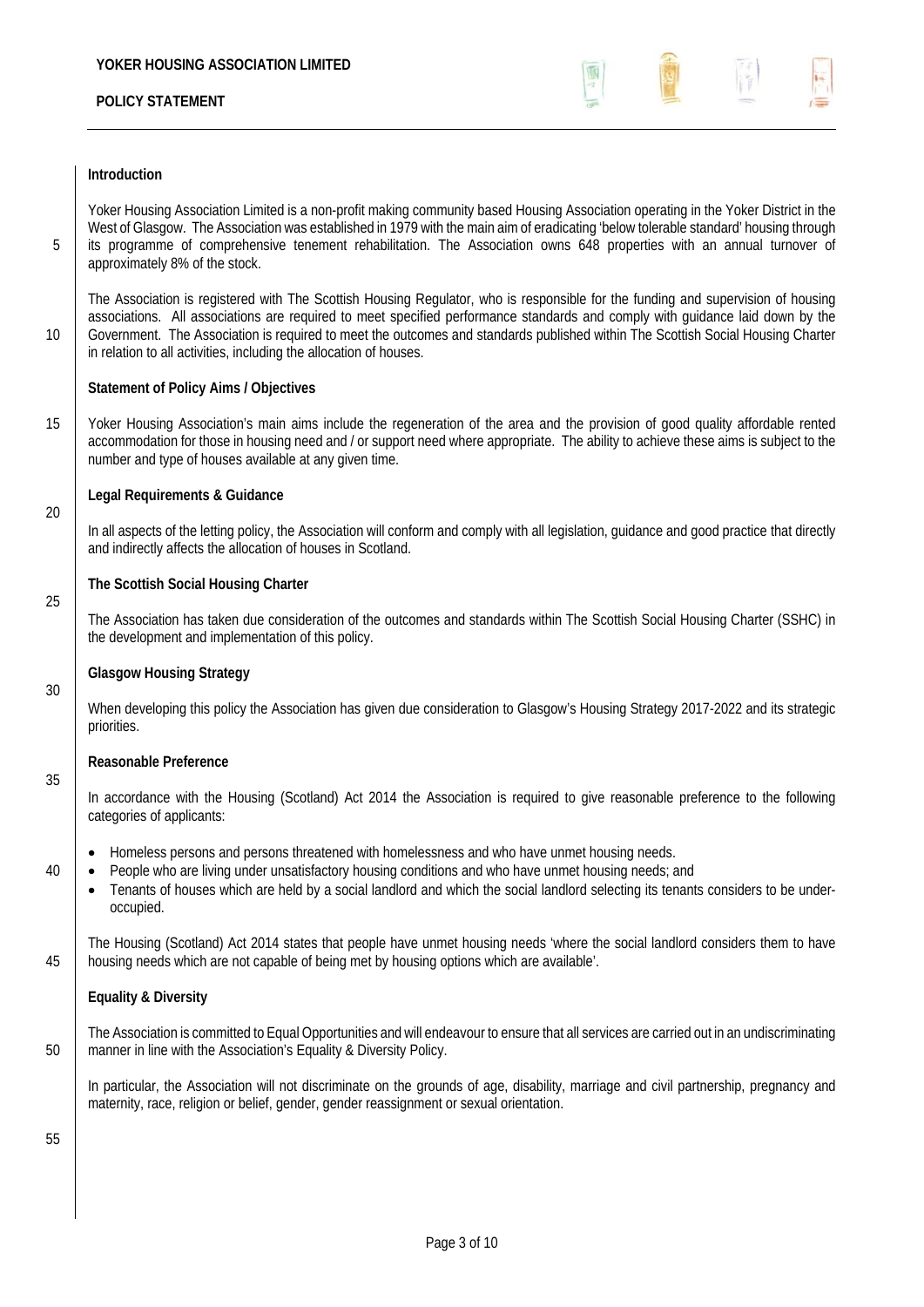

#### **Access to the Housing Register**

The Association operates an open waiting list so that anyone can apply and be assessed for housing. Any person aged sixteen years or over may be assessed for housing at any time.

In order to ensure that the Association and the services it provides are made known to as wide an audience as possible, it will publicise itself and its services in appropriate locations, agencies and forms of media.

The Association will consider applications from the following client groups:

10

5

- 1. Direct Application
- 2. Homelessness Duty Protocol
- 3. Transfer Applications
- 4. Leaving Care Protocol
- 15 | 5. Referrals from Other Housing Providers

#### **Operation and Administration of the Housing Register**

The letting policy is primarily a points system, together with a range of targets, which are designed to meet the needs of a wide range 20 | of client groups.

It is the responsibility of every applicant to provide all the information necessary to assess their application and, to provide all relevant supporting evidence when required.

25 Applicants will be asked to complete a Housing Options interview, during which the application form will be completed with a member of staff. Applicants will be asked to sign a mandate allowing the Association to approach any necessary persons or agencies to validate the information provided on the application form. It is the responsibility of every applicant to provide all the information necessary to assess their application and, to provide all relevant supporting evidence required. Failure to provide such information may result in a lower points award or a zero points award. It is the applicant's responsibility to ensure that the Association is immediately informed of 30 any changes in circumstances and provides all relevant information that may require a re-assessment of their housing application or have a bearing on any offer of re-housing.

Applicants will be made a maximum of two offers of accommodation. Failure to respond to the offer letter will result in the offer being withdrawn and offered to the next qualifying person on the waiting list. All viewings will be carried out jointly with a staff member. An 35 offer of accommodation must be accepted or refused within one day of viewing. Where an offer is refused, the applicant must give their reasons for refusal.

#### **Suspension from receiving an offer of housing**

40 Although the Association will treat and assess all applications on their individual merit, there are certain standards and basic expectations that applicants are expected to adhere to when applying to the Association for re-housing. These relate to the information provided on the application form, the applicant's conduct when dealing with Association staff and their conduct during previous tenancies. The procedures to be followed where an applicant is to be suspended from receiving an offer of housing are contained in the Association's Housing Application Suspension and Cancellation Policy which is available on request.

#### **Cancelling Applications**

In accordance with the Association's Housing Application Suspension and Cancellation Policy there are certain grounds where the Association will cancel an application form. Where any of the stated circumstances apply the Association will cancel an application 50 form. This includes the applicant being under sixteen years of age, death of an applicant, applicant has requested removal from the waiting list and the applicant has failed to respond to the review.

55

45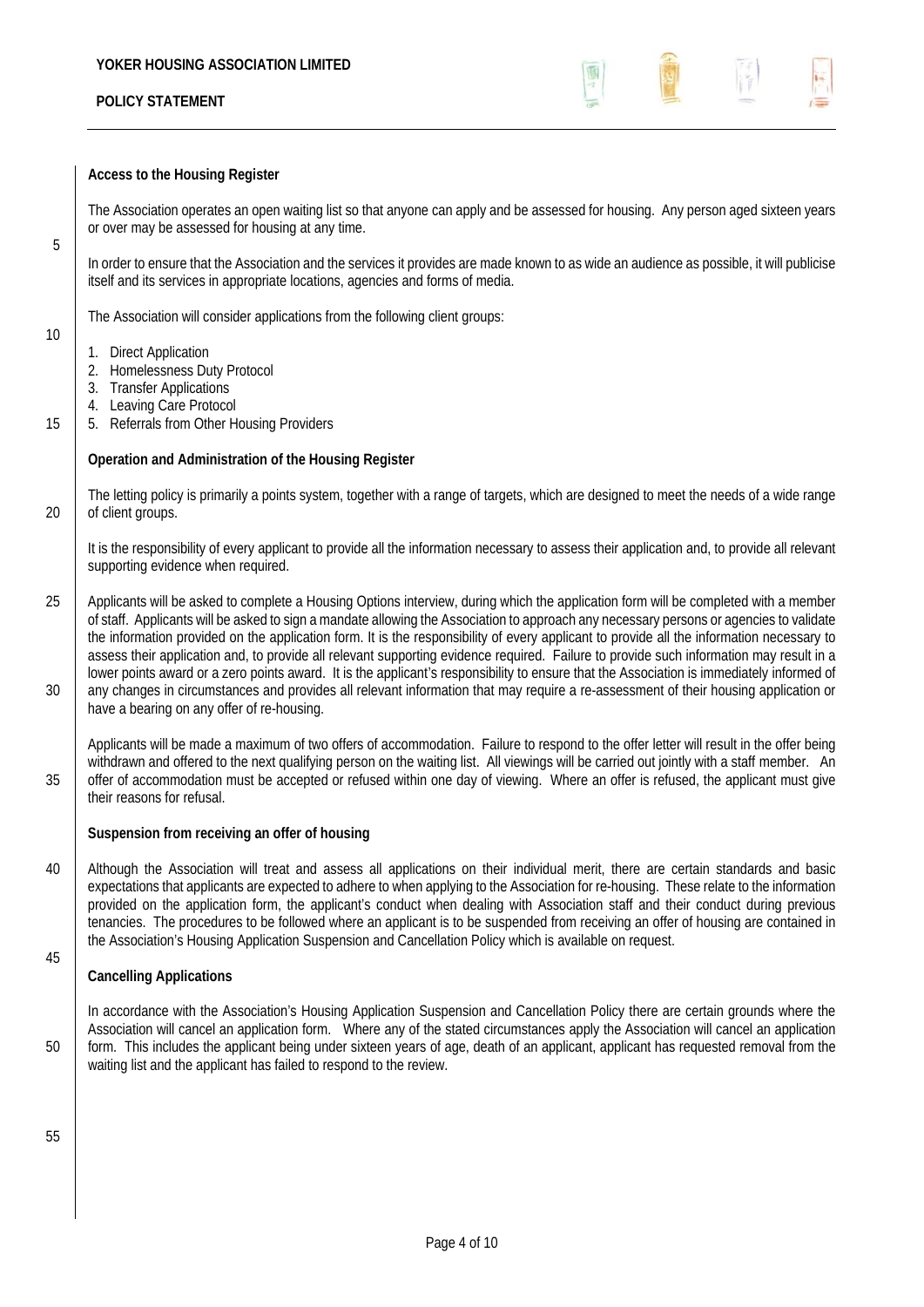

### **Appeals & Complaints**

Applicants wishing a review of their application should write to the Association's Housing Management Department within fourteen days giving their reasons for appeal. The application will then be reassessed by the Housing Manager. A written response will be 5 provided within five working days outlining any new decision. If the applicant is still dissatisfied then they should write to the Association's Director who will investigate all circumstances and will respond to the applicant in writing within five working days. If the applicant is still dissatisfied then the Association's complaints handling procedure will apply.

### **Assessing Housing Need**

A points system is a method of allocating houses, which assigns a range of points to applicants with specifically defined personal and property circumstances.

#### **Comprehensive Tenement Improvement**

Where the Association acquires property for the purpose of improvement, any owner or private tenant who wishes to become a tenant of the Association will be offered a permanent move as a priority.

#### **Homelessness**

10

15

20

35

50

55

#### 1. Statutory Homeless

Any applicants presenting themselves as homeless to the Association will be referred to Glasgow City Council who will determine their status under the terms of the Housing (Scotland) Act 2001. Applicants who have registered and have been accepted as being 25 homeless with Glasgow City Council, will be given priority with the Association as soon as their Section 5 Referral has been received and processed by the Association and the applicant has completed an application form. Applicants that are homeless but fail to secure a Section 5 Referral from Glasgow City Council can still apply for housing as a direct applicant and will be allocated points in accordance with this policy.

### 30 2. No Fixed Abode

Applicants that have no fixed accommodation or only have short-term temporary accommodation will be invited to complete an application form, given housing options advice, details of independent support agencies and advised to present themselves as homeless to the Local Authority with a view to a possible Section 5 Referral to the Association.

# **Potential Homelessness**

Applicants facing imminent homelessness from tied accommodation, a short term let or the termination of an occupancy agreement, student accommodation, repossession or the armed forces will be invited to complete an application form, given housing options advice 40 and advised to contact the Local Authority with a view to a possible Section 5 Referral to the Association. With the exception of those being discharged from the Armed Forces, applicants faced with homelessness will be awarded potential homelessness priority points for a maximum of two months prior to the leave. Applicants will be reassessed in accordance with this policy once the leave date expires.

#### 45 1. Private Rented Sector

Applicants who reside in a private rented sector tenancy must provide a copy of their lease / agreement and statutory Notice to Quit.

2. House Repossession

Applicants who own their home but face imminent homelessness due to the repossession of their property must provide confirmation of the date of repossession.

#### 3. Armed Forces

Applicants facing homelessness as a result of discharge, disability or injury from the armed forces will be awarded priority points where they provide a copy of their 'Certificate of Cessation of Entitlement to Occupy Service Living Accommodation'.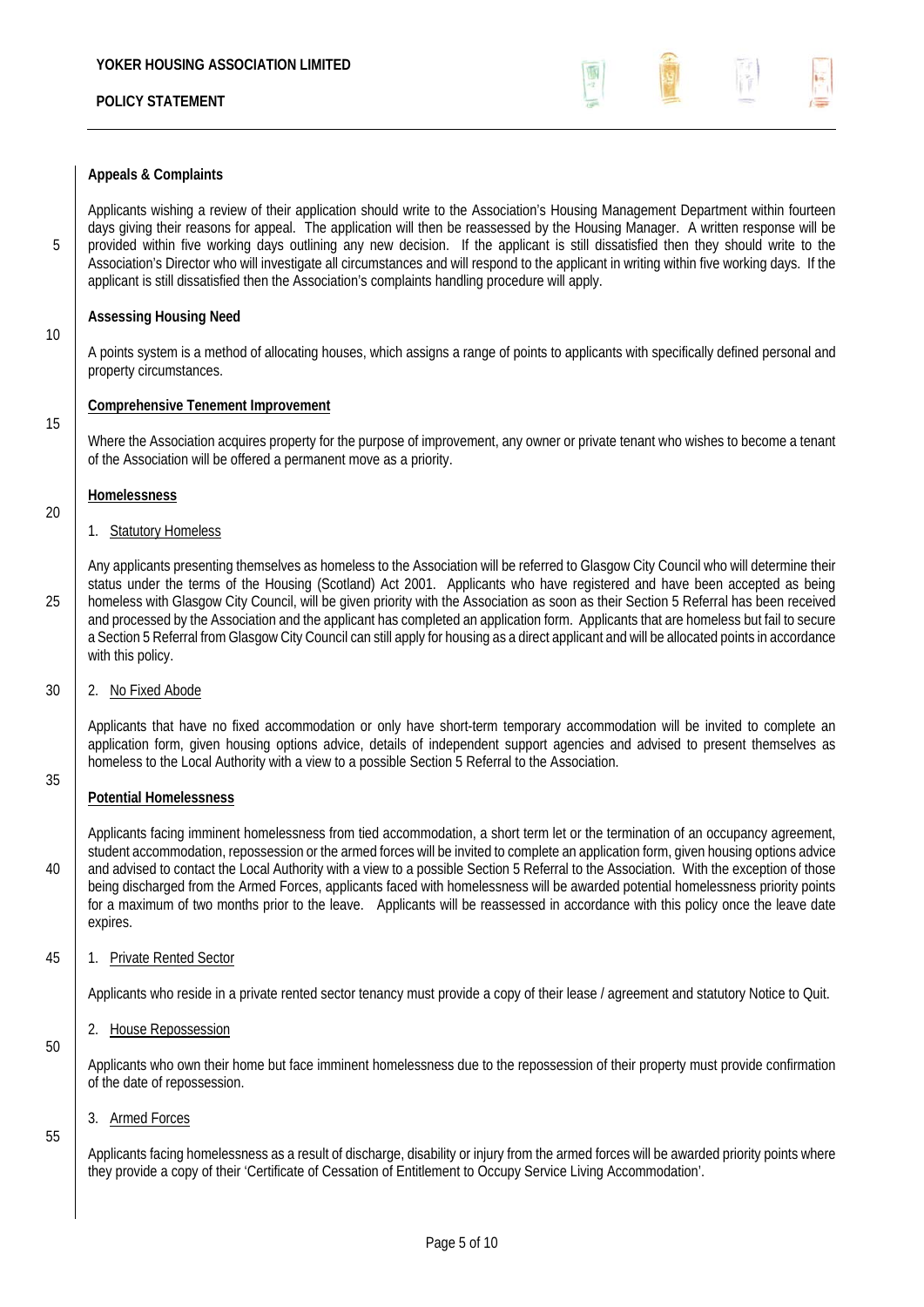

**Assessing Housing Need** (Continued)

- 4. Tied Accommodation
- 5 Applicants who a reside in tied accommodation will be awarded priority points where the applicant has been given an effective date for leaving the property. The applicant must provide confirmation of the date that they are required to leave the property.
	- 5. Student Accommodation
- 10 Applicants who a reside in student accommodation will be awarded priority points where the applicant has been given an effective date for leaving the property. The applicant must provide confirmation of the date that they are required to leave the property.
	- 6. Prison
- 15 | Applicants facing homelessness as a result of discharge from prison will be awarded priority points where they provide evidence of their discharge date. Prisoners who have been released from prison on licence and are serving the remainder of their sentence outside prison will be required to complete an application form from their current address.

#### **Leaving Care Protocol**

The Association has entered into a Leaving Care Protocol with Glasgow City Council. The Association will assist the local authority in securing / providing accommodation for young people (up to the age of twenty-six) who are leaving care. Where a referral is received from Glasgow City Council in accordance with the protocol, the applicant will be asked to complete an application form and will be awarded priority in accordance with this policy.

#### **Particular Needs Referrals**

Where the Association receives a direct referral form a particular needs agency or support agency the applicant will be asked to complete an application form and will be awarded priority in accordance with this policy.

# 30

20

25

- **Social Needs**
- 1. Imminent Danger / Risk / Abuse
- 35 Priority points will be awarded if the applicant or a member of their household can demonstrate the risk of violence / abuse if they remain living in their present accommodation. The applicant will be required to provide third party confirmation or a written statement of the harassment outlining the details of the harassment.
	- 2. Social Needs

Harassment should not be confused with neighbourhood problems, general nuisance, vandalism or other forms of anti-social dispute. However an applicant may be at risk or their quality of life may be severely impacted as a result of criminal activity or severe anti-social behaviour in the locality of their home. The applicant may not be the direct victim of such behaviour but their quality of life may be severely affected.

45

40

Points will only be given to those applicants who can demonstrate that their quality of life is being seriously affected because of social factors in the locality. The applicant will be required to provide third party confirmation or a statement outlining the details of how their quality of life is being affected by these factors.

50 3. Environmental Needs

An applicant's quality of life may be impacted as a result of vandalism, environmental or other adverse social issues within the vicinity of their property (e.g. youths gathering at the property or residents having a detrimental impact on the applicants living environment by failing to dispose of refuse in the correct manner).

55

The applicant will be required to provide third party confirmation or a statement outlining the details of how their quality of life is being affected by these factors.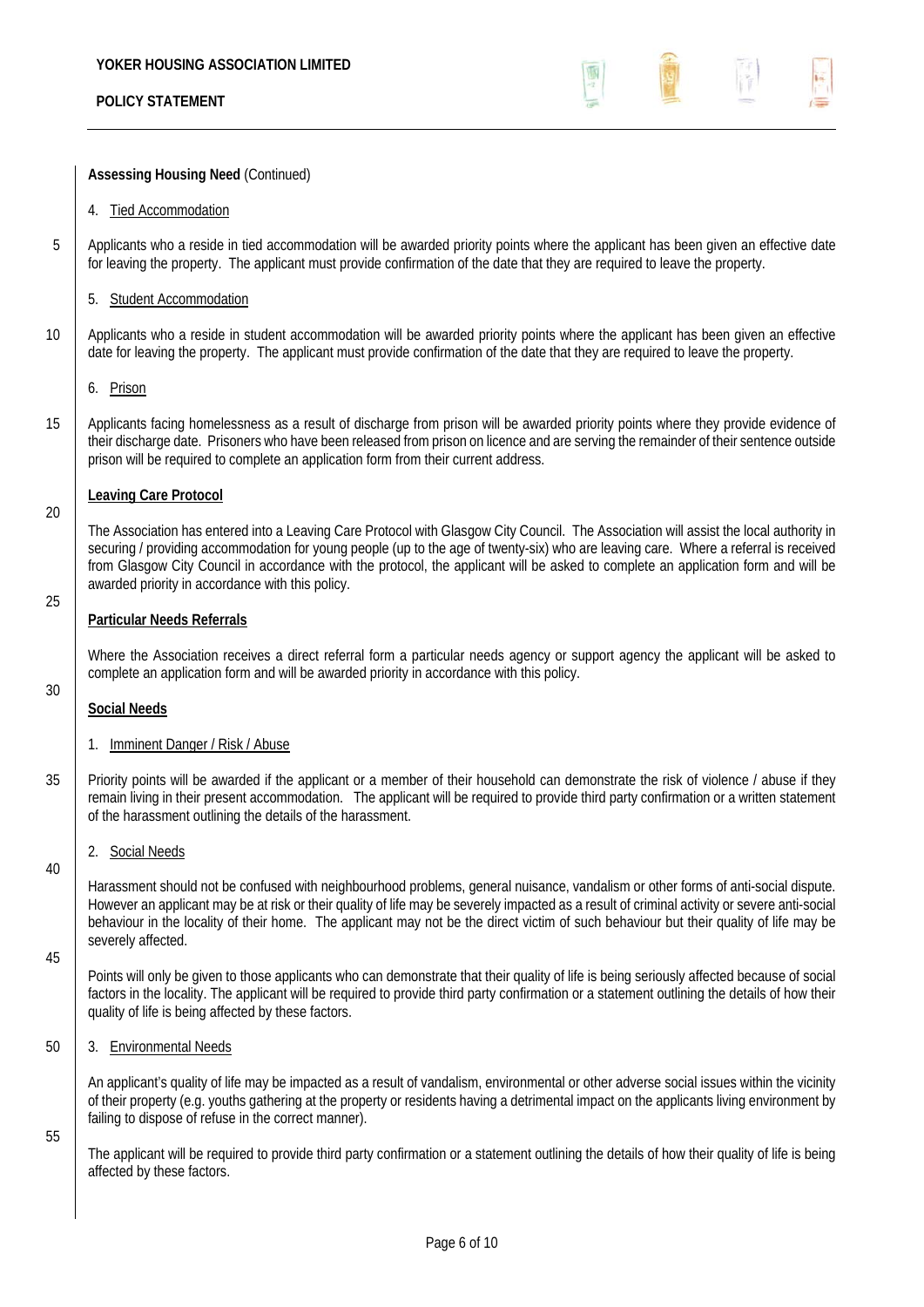

#### **Assessing Housing Need** (Continued)

- 4. Local Employment
- 5 Points will be awarded where the applicant is working or has been offered employment within a three mile radius of the Association's area of operation. In the case of joint applicants, where both qualify for local employment points, only one set of points will be awarded. Written confirmation of the applicant's local employment will be required.

#### **Medical Needs**

10

20

The Association recognises that certain physical, mental health or medical factors and disabilities are related to or aggravated by physical, social or environmental conditions and that a person's quality of life will be eased by the re-housing of the applicant or the adaptation of their current home. Having medical or health conditions does not automatically mean that medical points will be awarded. Applicants wishing to have a medical condition considered are required to provide a written statement about their medical condition 15 and needs or how the current accommodation is adversely affecting the sufferer. The assessment and the category of points awarded will be based on the information provided and to the extent to which re-housing would alleviate these issues or improve the applicant's quality of life.

#### **Care and Support Needs**

The Association understands that some applicants may seek re-housing in the area in order to seek essential practical care and support. Consideration will be given to awarding points to applicants who can demonstrate that the distance between their current home and the source of the care and support makes it unreasonable for them to receive the necessary care and support they require. Points will only be considered if the care and support is provided within a three-mile radius of the Association's area of operation. The 25 applicant will be required to provide third party confirmation or a written statement of the care and support requirements or a statement outlining the nature and frequency of their care and support requirements.

#### **Insecurity of Tenure**

30 Points will be awarded for applicants that have no security of tenure. Applicants residing care of family / friends will be required to provide proof of residency. For applicants living in a short term let then a copy of their lease or a written statement from their landlord will be required. Applicants residing in temporary homeless accommodation, nursing home, student accommodation, tied accommodation, long term hospital stay, refuge accommodation and NASS will be required to provide proof of residency and awarded points if they are sharing amenities. Applicants living in a caravan / mobile home will be required to provide proof of residency.

35

#### **Owner Occupation**

The Association will take into consideration home ownership when assessing a housing application. The Association will not award points to applicants who own their own home except in certain circumstances such as repossession, structural faults, the property 40 endangers the health of occupants or there is a risk of violence / abuse. In such cases applications will be assessed in accordance with the relevant sections of this policy.

#### **Overcrowding / Assessment of Housing Size**

- 45 The degree of overcrowding being experienced by an applicant's household will be assessed according to the number of bedrooms exclusively available to that household within its present accommodation compared to the number of bedrooms required. Only the applicant's needs will be considered in assessing the overcrowding. Single persons will only qualify for a two apartment house. Couples will be taken to share a bedroom unless a medical certificate is submitted showing that there is a medical condition that requires each to have a separate room. Where a separate bedroom is required for medical reasons overcrowding points will be 50 awarded. The Association will award overcrowding points to applicants that can confirm a household pregnancy as soon as the pregnancy is confirmed in writing, and where the future birth of a child will result in overcrowding in terms of the above bedroom deficiency. Applicants that can provide evidence that they require an additional bedroom for overnight access to children or a carer will be viewed as requiring one additional bedroom. Where an applicant provides evidence that they have been approved to adopt, foster or act as a kinship carer and are overcrowded then overcrowding points will be awarded in terms of the above bedroom 55 deficiency. Where an applicant has experienced a relationship breakdown but resides in the same property as their ex-partner, the Association will recognise that the applicant requires a separate bedroom. Overcrowding points will be awarded where a relationship breakdown results in overcrowding in terms of the above bedroom deficiency.
-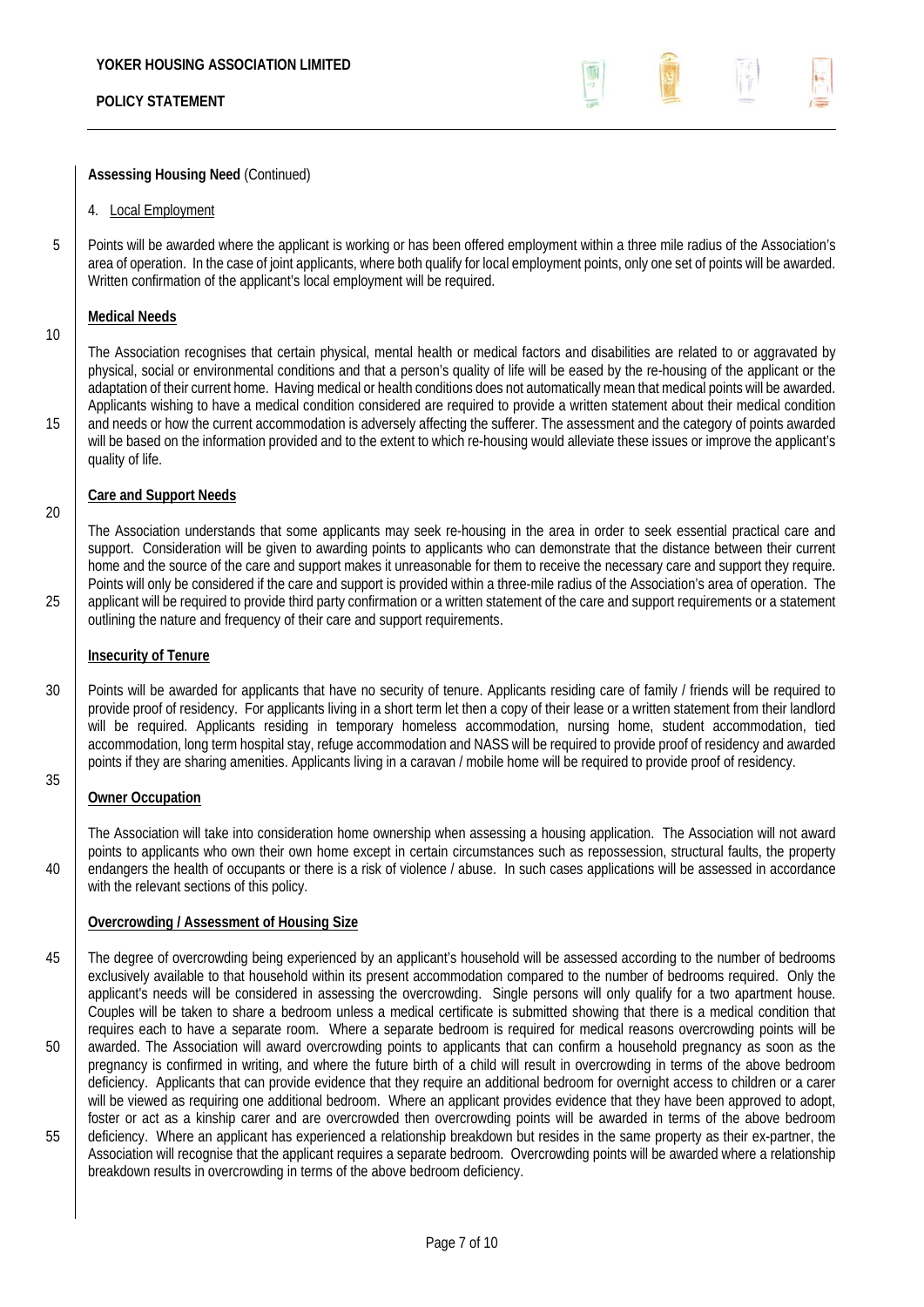

### **Assessing Housing Need** (Continued)

#### **Under-occupancy**

5 Points will be awarded to applicants who are tenants of a housing association or local authority and are under-occupying the property. The number of points awarded will be calculated on the basis of the number of bedrooms within the present accommodation compared to the number of bedrooms required. The number of bedrooms required will be calculated in the same way as for overcrowding.

#### **Sharing Amenities**

Points will be awarded to applicants that have no security of tenure and are assessed as sharing facilities with another independent household living within the same accommodation. Sharing amenities points will also be awarded to an applicant facing a relationship breakdown where both parties are still living in the same home.

### 15 **Property Condition / Lack of Amenities**

Points for severe or minor disrepair of the property will be awarded where the physical condition of the property is adversely affecting the applicant's living conditions or their ability to remain in the property. Points will also be considered where the property

20

25

30

35

40

45

50

55

10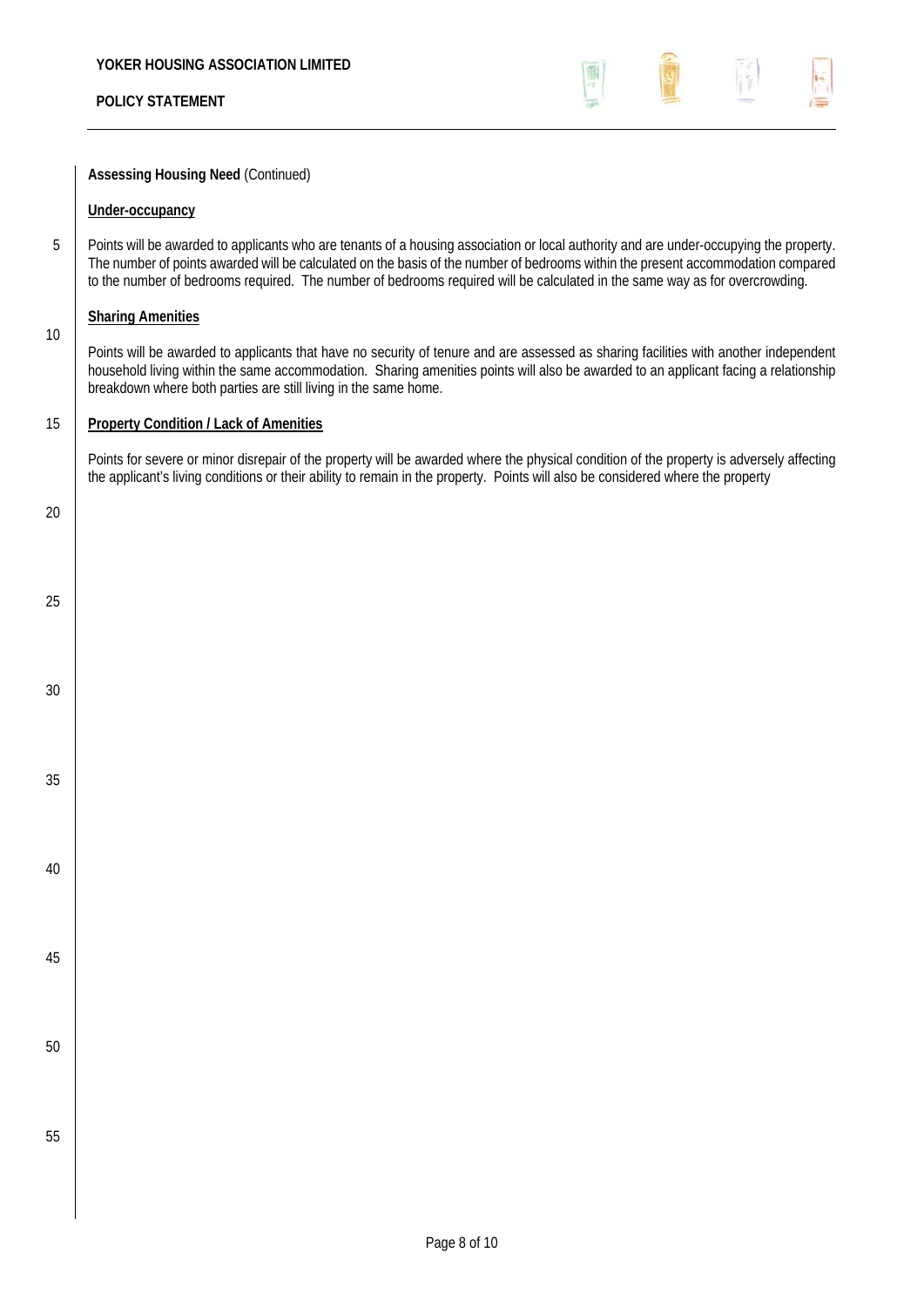

# **Appendix - Points System**

The points system is designed to ensure that priority is given to those identified in most housing need.

| Comprehensive Tenement Improvement*<br>Yoker Housing Association Action Area for Improvement / Demolition.                                                                                                                                                                                                                                                                                         | *80                              |
|----------------------------------------------------------------------------------------------------------------------------------------------------------------------------------------------------------------------------------------------------------------------------------------------------------------------------------------------------------------------------------------------------|----------------------------------|
| Homeless*<br>Statutory Homeless (Section 5 Referral received).<br>$\bullet$                                                                                                                                                                                                                                                                                                                        | $*80$                            |
| Potential Homelessness (all two months' notice with exception of Forces which is immediate notice)<br>Short Term Let (Notice to Quit / Court Order)<br>$\bullet$<br><b>Tied Accommodation</b><br>$\bullet$<br>Student (Termination of Lease)<br>$\bullet$<br>Discharge from Armed Forces<br>$\bullet$<br>Discharge from Prison<br>$\bullet$<br>Owner Occupier subject to Repossession<br>$\bullet$ | 30<br>30<br>30<br>30<br>30<br>30 |
| <b>Social Needs Priority</b><br>Serious Harassment / Domestic Abuse / Imminent Risk<br><b>Social Needs</b><br><b>Environmental Needs</b><br>$\bullet$<br>Employment                                                                                                                                                                                                                                | $*80$<br>30<br>10<br>6           |
| <b>Medical Needs Priority</b><br>High<br>٠<br>Medium<br>Low                                                                                                                                                                                                                                                                                                                                        | 50<br>20<br>5                    |
| Care & Support Needs Priority<br>High<br>Medium<br>Low                                                                                                                                                                                                                                                                                                                                             | 20<br>8<br>5                     |
| <b>Insecurity of Tenure</b><br>Living with family / friends<br>Temporary / Hostel / Homeless / Supported / Refuge / NASS / Student / Hospital<br>Caravan / Mobile Home<br>Short Term Let / Private Rented Sector Tenancy                                                                                                                                                                           |                                  |
| Overcrowding<br>For every bedroom required by the applicant's household.                                                                                                                                                                                                                                                                                                                           | 12                               |
| Under-occupancy<br>For every bedroom required by the Applicant's household (social rent tenants only)                                                                                                                                                                                                                                                                                              | 12                               |
| <b>Sharing Amenities</b><br>Shared amenities points will be awarded when more than one household shares the amenities                                                                                                                                                                                                                                                                              | 8                                |